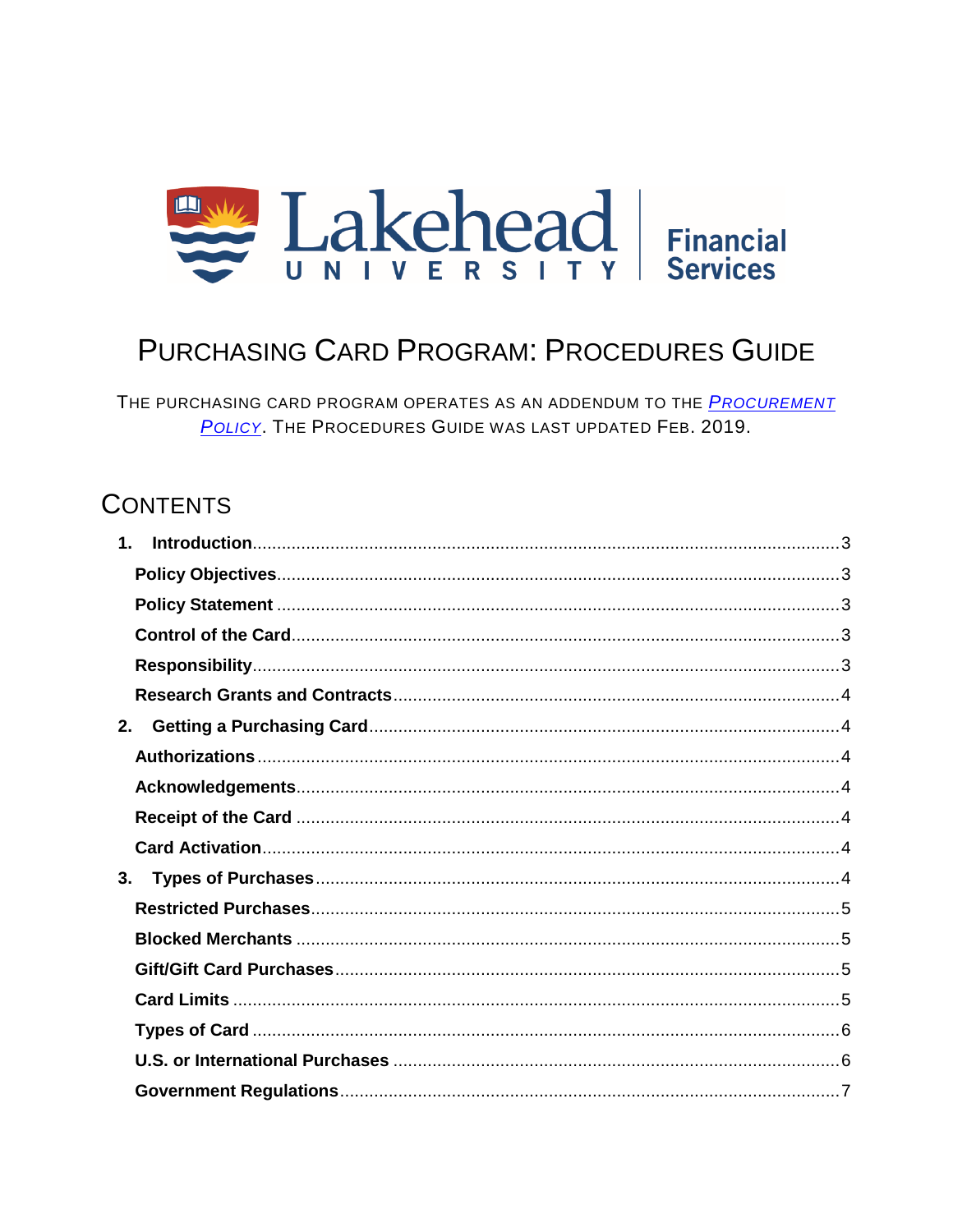| 5.              |
|-----------------|
| 6.              |
|                 |
|                 |
| 7.              |
| 8.              |
|                 |
|                 |
|                 |
|                 |
|                 |
| 10 <sub>1</sub> |
|                 |
|                 |
| 11.             |
| 12.             |
|                 |
|                 |
|                 |
|                 |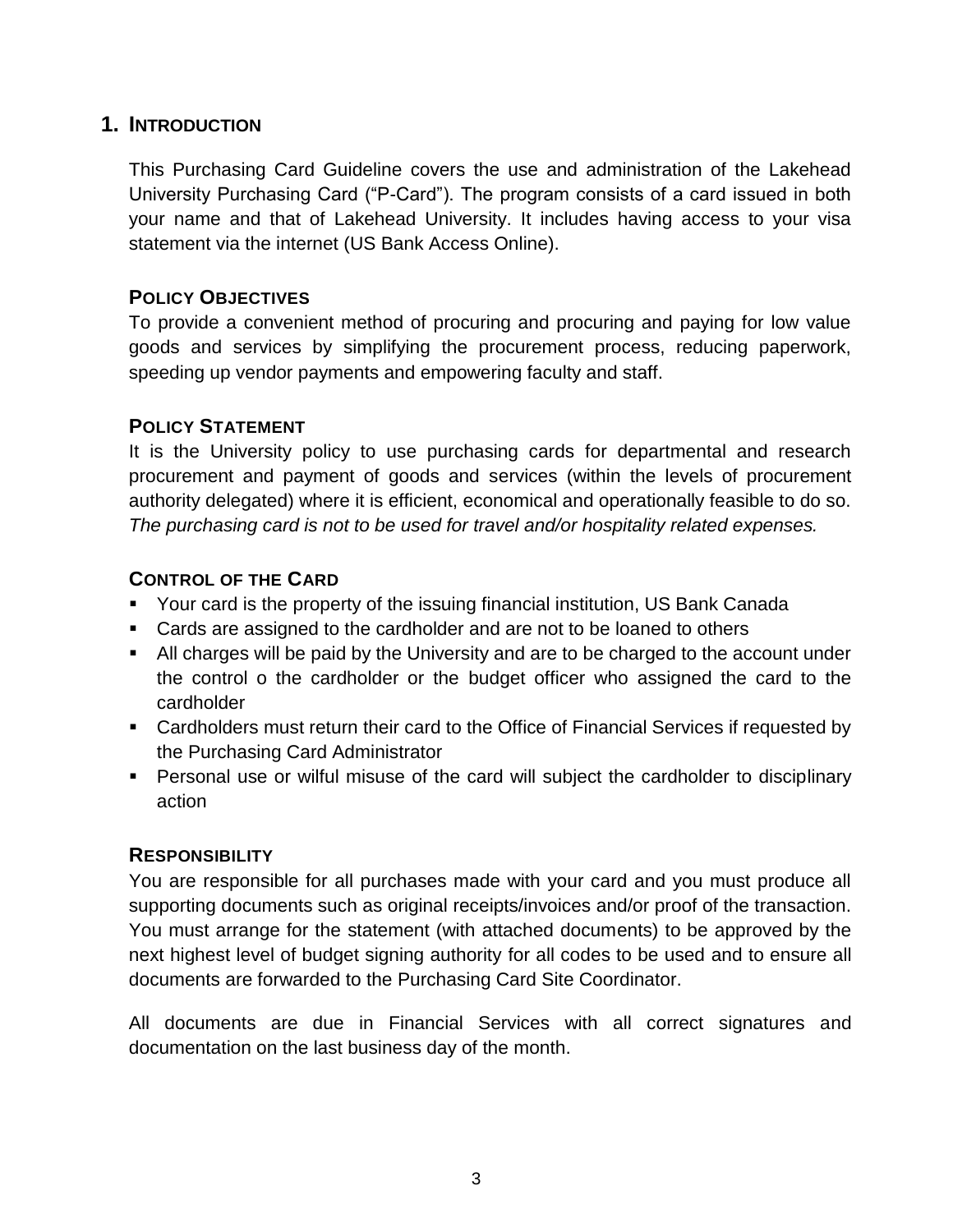If you erroneously use your p-card for a personal purchase, contact the Visa Site Coordinator for direction on how to reimburse their default budget code. As p-cards are paid by the University, **cardholders should never make a payment to their p-cards directly**.

#### <span id="page-3-0"></span>**RESEARCH GRANTS AND CONTRACTS**

For staff reporting to the grantee, the statement is to be approved by the grantee or principal investigator.

For the grantee or principal investigator, the statement is to be independently reviewed and approved by the department chair, director, or dean (in the case of Business Administration, Forestry, and Education).

# <span id="page-3-1"></span>**GETTING A PURCHASING CARD**

If you need a card, contact the 9LVD Site Coordinatom the Office of Financial Services, or obtain an application f[rom the form](https://erpwp.lakeheadu.ca/?destination=node/1974)s database on the Lakehead University web page.

#### **AUTHORIZATIONS**

<span id="page-3-2"></span>Your supervisor reviews your card application and authorizes the need for a card and the appropriate credit limits.

#### **ACKNOWLEDGEMENTS**

<span id="page-3-3"></span>By signing the Card Acknowledgement Form (10), you are acknowledging your understanding of the terms.

### **RECEIPT OF THE CARD**

<span id="page-3-4"></span>You should receive your card within approximately 7-10 business days. The Visa Site Coordinator will advise you on the use of your card and on using the Access Online website (instructions on page 11).

### **CARD ACTIVATION**

<span id="page-3-5"></span>Sign the back of your card immediately and keep it in a secure place. Before using your card for the first time, activate it by calling the 800 number indicated on the card sticker.

# **3. TYPES OF PURCHASES**

<span id="page-3-6"></span>Use your P-Card to purchase and pay for most low-dollar value goods and services.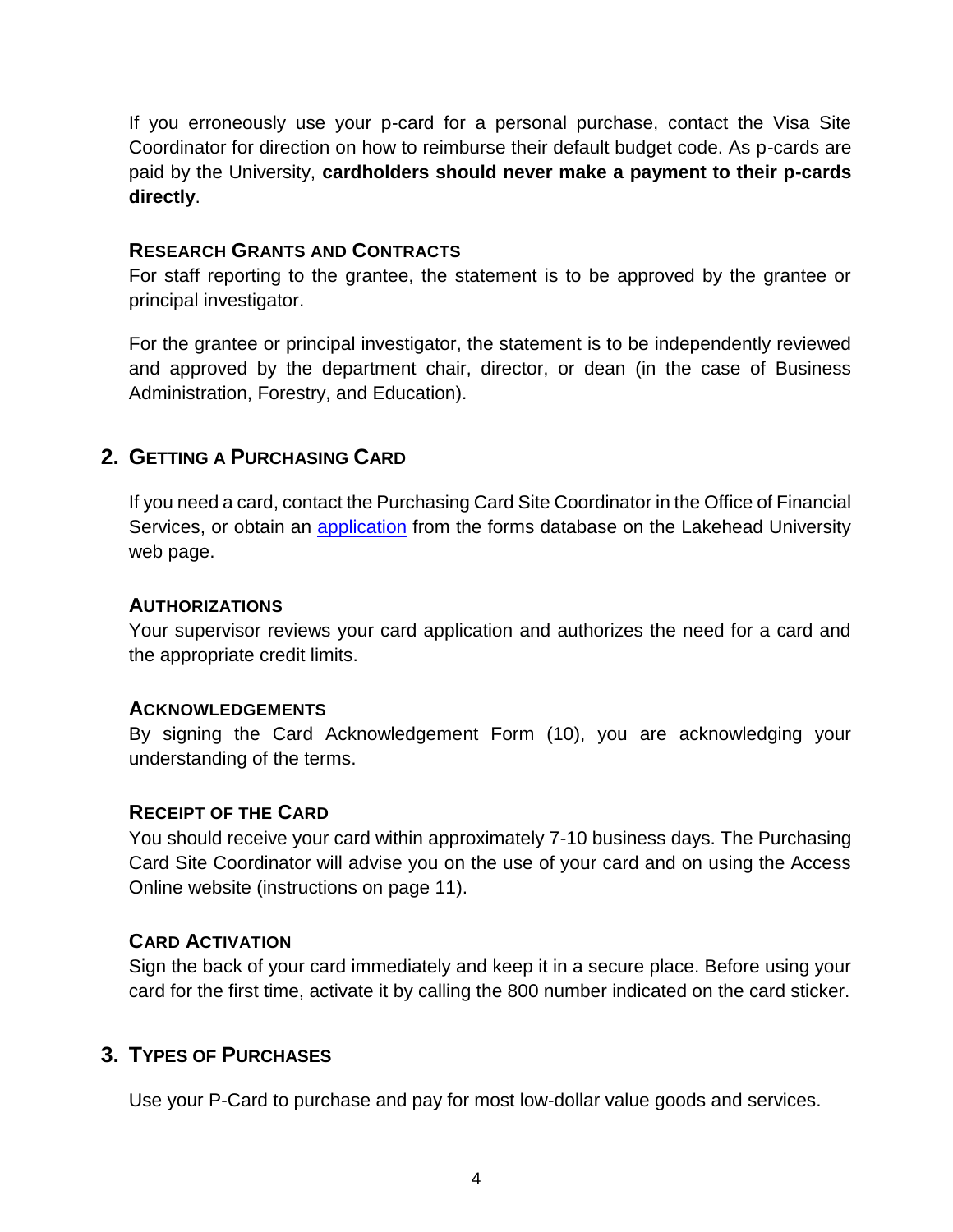#### <span id="page-4-0"></span>**RESTRICTED PURCHASES**

The card is not to be used for:

- Cash advances
- **Purchases greater than \$5,000.00**
- **Hazardous chemicals or materials**
- **Contributions to political fundraisers**
- **Laboratory or research animals**
- **EXEC** Leasing or rental equipment in excess of 60 days
- **Maintenance contracts/long-term agreements**
- Personal use
- Membership dues that can be used for personal use (for example: Amazon Prime, iTunes, Paypal, Spotify, Netflix)
- Radioactive materials
- Salaries, wages, or consulting
- Vehicle rentals or leasing (use Corporate Travel Card)

#### <span id="page-4-1"></span>**BLOCKED MERCHANTS**

US Bank applies a standard template to all of their cards, which includes blocking "High Risk" merchants. This category block is in place to prevent money laundering. "High Risk" merchant categories include Pawn Shops, Antique Shops, Casinos, and Jewelry/Watches/Clock shops. US Bank has no ability to change how a merchant is categorized.

If you need to make a purchase at a vendor that is categorized as "High Risk," please contact the Visa Site Coordinator, who can assist with potentially lifting the block.

### <span id="page-4-2"></span>**GIFT/GIFT CARD PURCHASES**

Any gift purchases, include gift cards, must include documentation indicating the purpose of the gift (event details, including poster or communication bulletin if applicable) and each recipient. Recipients should sign when picking up the gift as documentation that the gift was distributed; the signature should then be attached to the reconciled p-card statement. See *Near Cash (Gift Card) Payments Procedures*, in the *[Cash Handling](https://www.lakeheadu.ca/sites/default/files/policies_procedures/Cash%20Handling%20Policy.pdf)  [Policy.](https://www.lakeheadu.ca/sites/default/files/policies_procedures/Cash%20Handling%20Policy.pdf)*

### <span id="page-4-3"></span>**CARD LIMITS**

The card is to be used only for transactions that in total are \$5,000.00 or less (excluding all taxes). A transaction cannot be split into two (2) or more transactions to bypass the single transaction dollar limit. The regular purchasing process is to be followed for orders that exceed the \$5,000.00 value.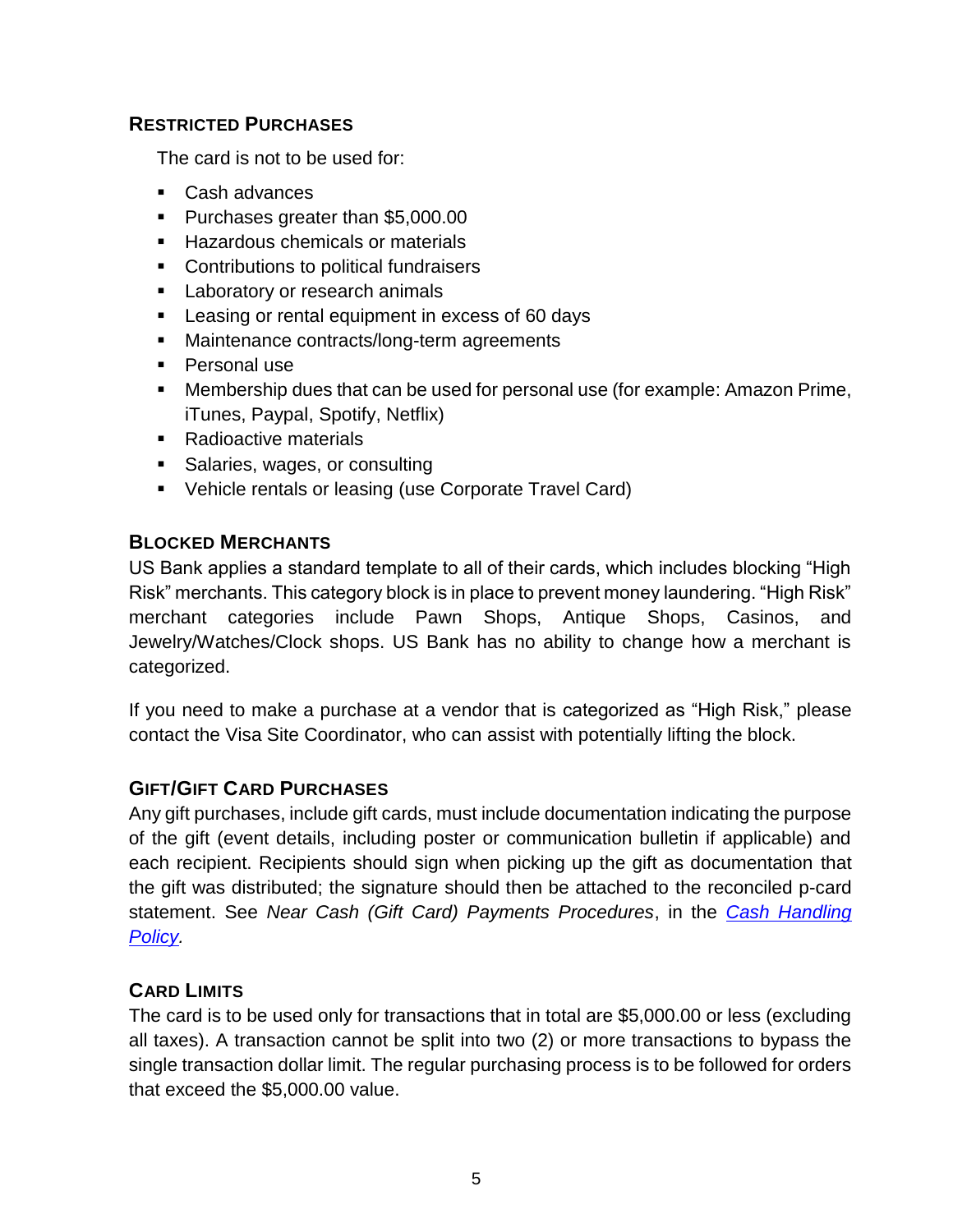Do NOT exceed the maximum purchase credit limits established by your card. If your monthly limit needs to be reviewed, contact the Visa Site Coordinator.

# <span id="page-5-0"></span>**TYPES OF CARD**

In order to better control the types of expenditure that are charged to the Purchasing Card, three types of cards exist whereby different types of vendors are blocked on each card:

### **Type 1: Standard Card**

All airlines, car rentals, hotels, restaurants, travel agencies/services, other travel, including cruise lines, Manual/ATM Cash/Courtesy Cheques and Miscellaneous Financial Services are blocked from use by these cardholders. *The Corporate Travel Card must be used for travel and hospitality related expenditures.*

### **Type 2: Administrative Assistant Card**

All car rentals, Manual/ATM Cash/Courtesy Cheques and Miscellaneous Financial Services are blocked from use by these cardholders. Administrative Assistants need to arrange travel for Visiting Lecturers and recruitment purposes (incoming travel). This type of card can be used to book such travel and will be issued to Administrative Assistants for these purposes only. When submitting the reconciled statement, details of the travel (reason/event, etc.) should be included. *The Corporate Travel Card must be used for travel and hospitality related expenditures.*

### **Type 3: Research Field Work Card**

All airlines, car rentals, travel agencies/services, other travel including cruise line, Manual/ATM Cash/Courtesy Cheques and Miscellaneous Financial Services are blocked from use by these cardholders. This gives the Researcher working in the filed for periods greater than one month the ability to charge living-type expenses to the card and have them paid by LU during the time they are in the field and may not be in a position to pay the corporate card. The Manager of Accounting Research is responsible for advising who receives this type of card. *The Corporate Card must be used for all other travel and hospitality related expenditures.*

### <span id="page-5-1"></span>**U.S. OR INTERNATIONAL PURCHASES**

The card may be used for U.S. or international purchases up to \$5,000.00 equivalent Canadian Dollars (CAD) providing the cardholder arranges to clear the shipment through Customs. If the cardholder does not wish to clear items through Customs, then the current procedure should be followed where the requisition is prepared and forwarded to Purchasing, who will place the order and arrange to clear the shipment.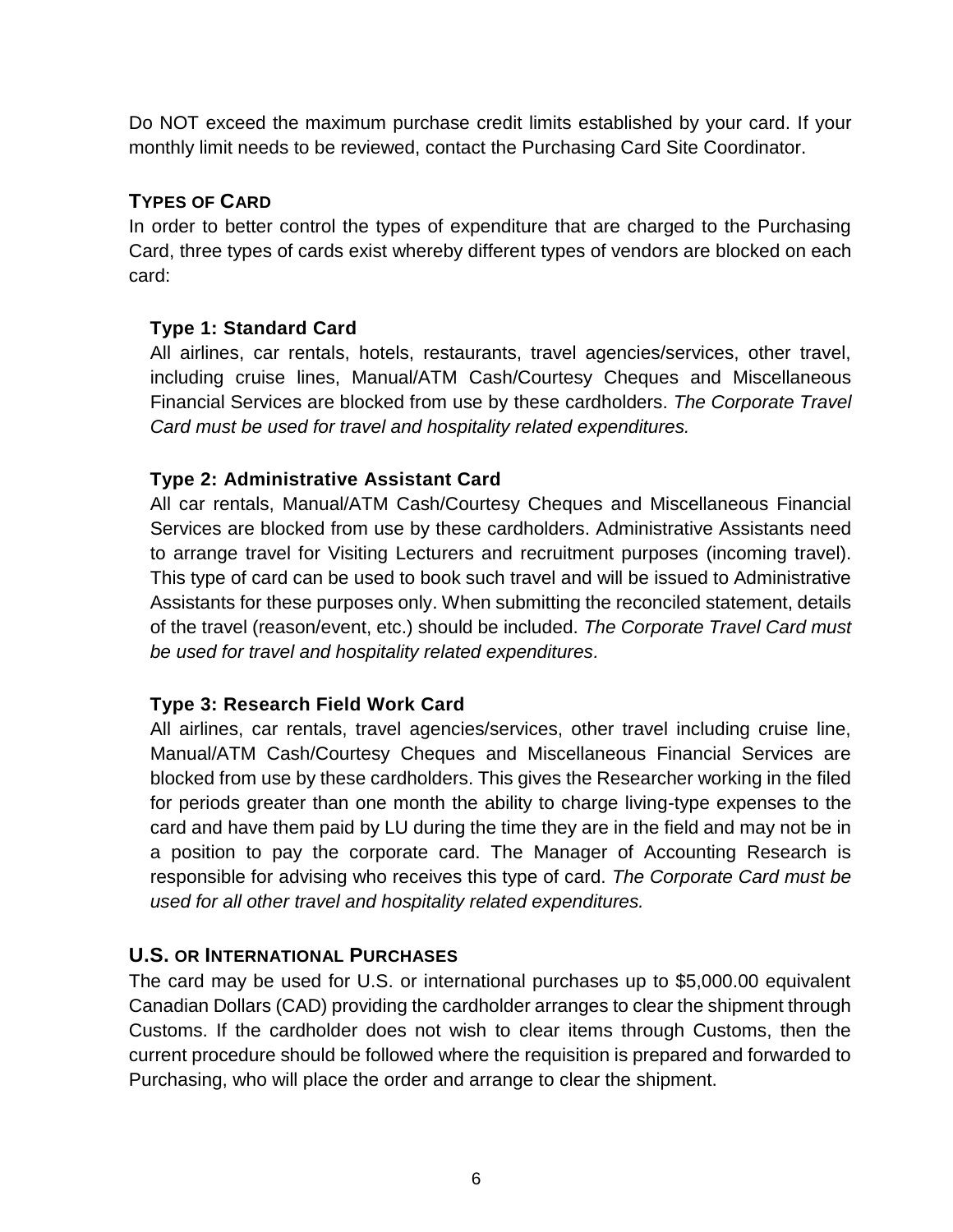#### <span id="page-6-0"></span>**GOVERNMENT REGULATIONS**

Government regulations require that all electrical equipment purchased outside of Canada must be CSA (Canadian Standards Association) and/or ESA (Electrical Safety Authority approved and marked accordingly. Some acceptable markings are ULC and CUL.

### <span id="page-6-1"></span>**4. P-CARD PURCHASES**

You can use your P-Card to make purchases in person, by phone, online, mail, or fax.

#### <span id="page-6-2"></span>**SUPPLIER INSTRUCTIONS**

Contact the supplier directly and arrange for purchase and delivery to required location.

#### <span id="page-6-3"></span>**INSTRUCT THE SUPPLIER**

On how to ship the goods and to send a receipt or packing slip directly to you and NOT to Accounts Payable.

#### <span id="page-6-4"></span>**RETURNING GOODS**

You are responsible for the return of goods and for obtaining a credit against your card number. Do NOT accept a cash refund.

#### <span id="page-6-5"></span>**DECLINED TRANSACTION**

If a transaction is declined, you should contact the US Bank Commercial Card Center at 1-800-588-8065 to determine the reason.

# <span id="page-6-6"></span>**5. TAXES**

Items purchased with your P-Card anywhere in Canada would normally include applicable sales tax. The amount of sales tax shown on your statement is calculated by the software based on the total price and province of vendor.

### <span id="page-6-7"></span>**6. STATEMENT RECONCILIATION AND PAYMENT**

The cycle cut-off date is the 27<sup>th</sup> of each month (issue date). Finance will pay the pcard bill automatically. **Cardholders should never make a payment to their pcard**. If you have made a personal charge in error, call the Visa Site Coordinator (x 8243).

Cardholders will now send reconciled statements electronically to the Visa Site Coordinator at [pcard.statements@lakeheadu.ca](mailto:pcard.statements@lakeheadu.ca)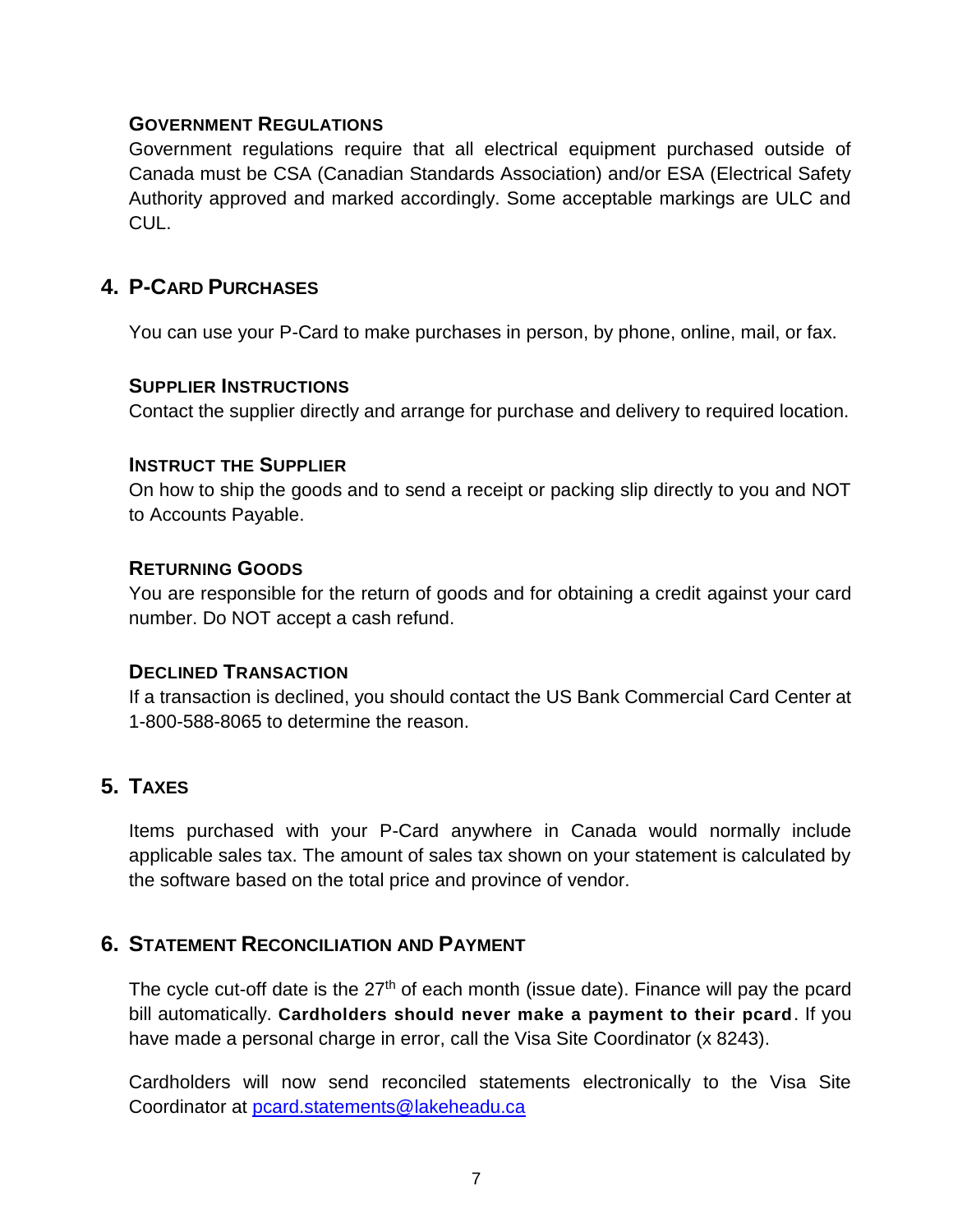Cardholders (or delegates) will have access to their transactions through the US Bank Access Online portal. Cardholders must create a login for the Access Online portal; instructions can be found on [page 12.](#page-12-0)

As soon as a transaction becomes available (transactions will post about 1-2 days after a transaction is made), a cardholder can complete any necessary budget code allocations through the portal. If no allocations are necessary, transactions will be allocated to the default budget code associated with the card.

Once the statement cycle closes, and all necessary allocations are complete, cardholders must print (or print to PDF) their "Account Activity" transaction list, which will show the same details as the old hard copy statements, as well as the budget code to which the transaction will be uploaded. Do not use the monthly e-statement for reconciliation. **The transaction list should only be saved or printed AFTER the statement cycle has closed; the end-cycle date should not read "open." This will ensure all transactions are captured.**

The transaction activity list, along with itemized invoices or receipts – preferably saved as one PDF file – must then be emailed to your direct supervisor or necessary budget approver, cc'ing [pcard.statements@lakeheadu.ca.](mailto:pcard.statements@lakeheadu.ca) If allocating to a different department, ensure that the correct budget approver is cc'd so that they may reply with approval (see signing authority or research signing authority list if unsure who should approver).

#### **Please subject your emails: Cardholder's name – Month Year. E.G. Jane Doe – February 2019**

If a delegate is processing the allocation and initiating the email chain, cardholders must either be cc'd in the email and reply their acknowledgement of the charges OR can sign the hard copy transaction list before it is emailed with receipts.

The Visa Site Coordinator will complete the final review, ensuring all budget codes and object codes are legitimate, and that all transactions have a corresponding itemized invoice or receipt. **An itemized receipt/invoice shows the following details:**

- **Business Name**
- **Date**
- **Item(s) Purchased (provide expanded descriptions if the receipt only details product numbers or short forms)**
- **Price of Each Item**
- **Taxes/Shipping (if applicable)**
- **Total Amount of Bill**

**Transaction receipts that confirm payments are not enough documentation on their own for reconciliation.**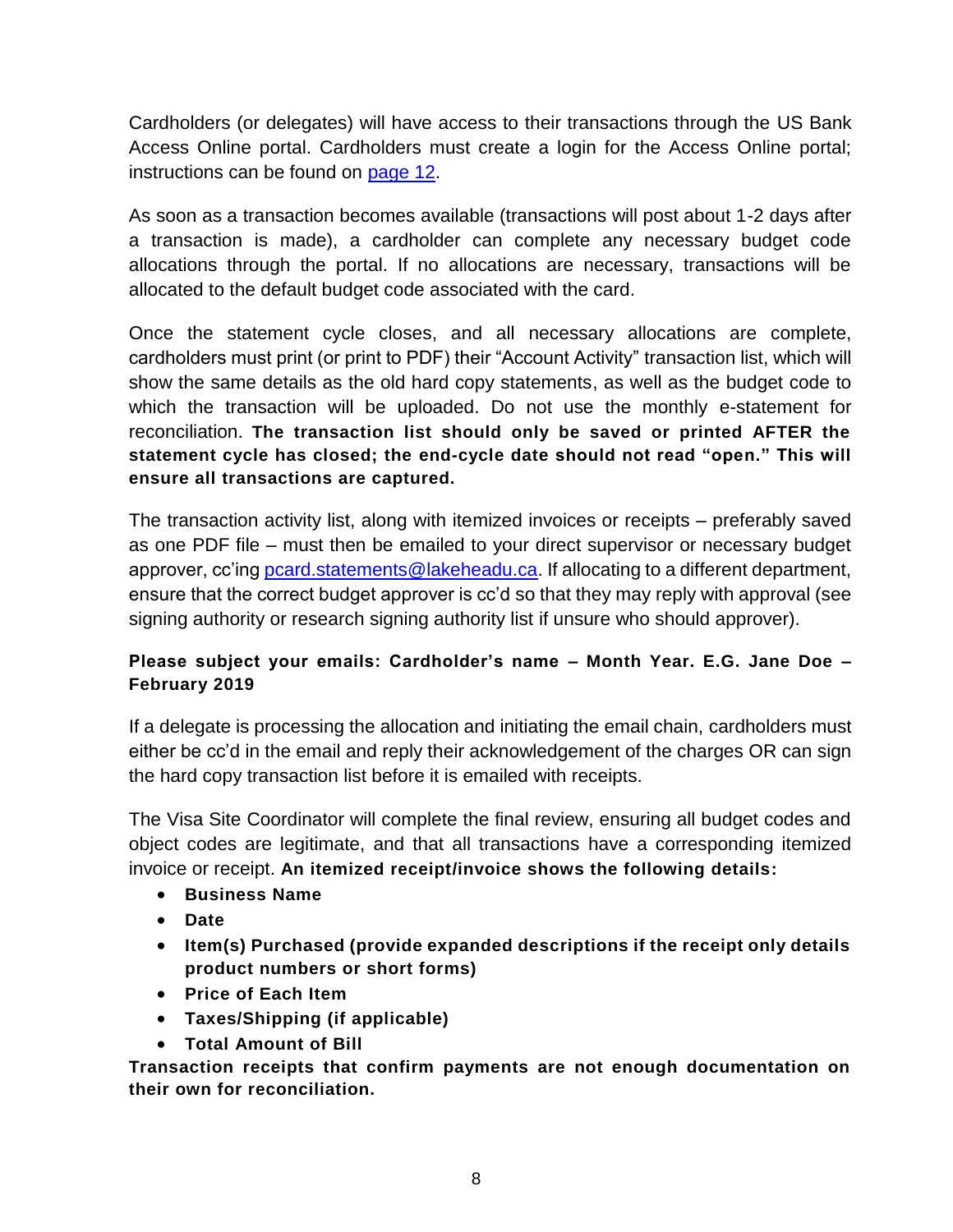Cardholders will have 10 calendar days to complete allocations and submit their electronic reconciled statements with approvals to Finance (around the  $6<sup>th</sup>$  to  $8<sup>th</sup>$  of the following month). An email reminding cardholders to complete their submission will be sent at the start of the submission period; if needed, subsequent reminders will be sent the day before and, if needed, the day that the statements are due.

If you miss this cut off, you will receive a first warning. If missed again, your card will be suspended until the reconciled statements are received. If you cannot adhere to the electronic system, your card may be closed.

If you are on vacation during the allocation period, you should complete the allocations and submit the transaction list electronically for approval before your vacation starts, since you always have access to US Bank Access Online.

If you are on a sudden leave, we can set up a delegate within your department to complete the reallocation and reconciliation of receipts and approval(s). Supervisors should contact Finance to set up a delegation.

### <span id="page-8-0"></span>**STATEMENT RECONCILIATION**

As part of the statement reconciliation process, you are responsible for verifying the completeness and accuracy of the statement as follows:

- Verify that all transactions listed on the statement are valid;
- Allocate any account codes as necessary;
- Save the Transaction Activity page, along with electronic copies of all supporting documentation and receipts for each transaction;
	- $\circ$  Documentation must be itemized. Itemized documentation includes the following: Business Name, Date, Item(s) Purchased (provide expanded descriptions if the receipt only details product numbers or short forms), Price of Each Item, Taxes/Shipping (if applicable), and Total Amount of Bill.
- Finally, email the statement (transaction list and documentation) to your immediate budgetary supervisor and other applicable budget office, for electronic approval, cc'ing the P-Card Site Coordinator at pcard.statements@lakeheadu.ca.

# <span id="page-8-1"></span>**SUPERVISORY APPROVAL**

As part of the statement reconciliation process, your immediate supervisor is responsible to sign your monthly Purchasing Card statement acknowledging the review and approval of all your expenditures during the past billing cycle. If requesting a budget adjustment to a code for which your supervisor does not have signing authority, you must also have a signing officer of said code sign your statement for approval. The supervisory approval of expenditures is a primary control, essential to the success of the Purchasing Card program. *Under no circumstances may an employee approve his/her own statement.*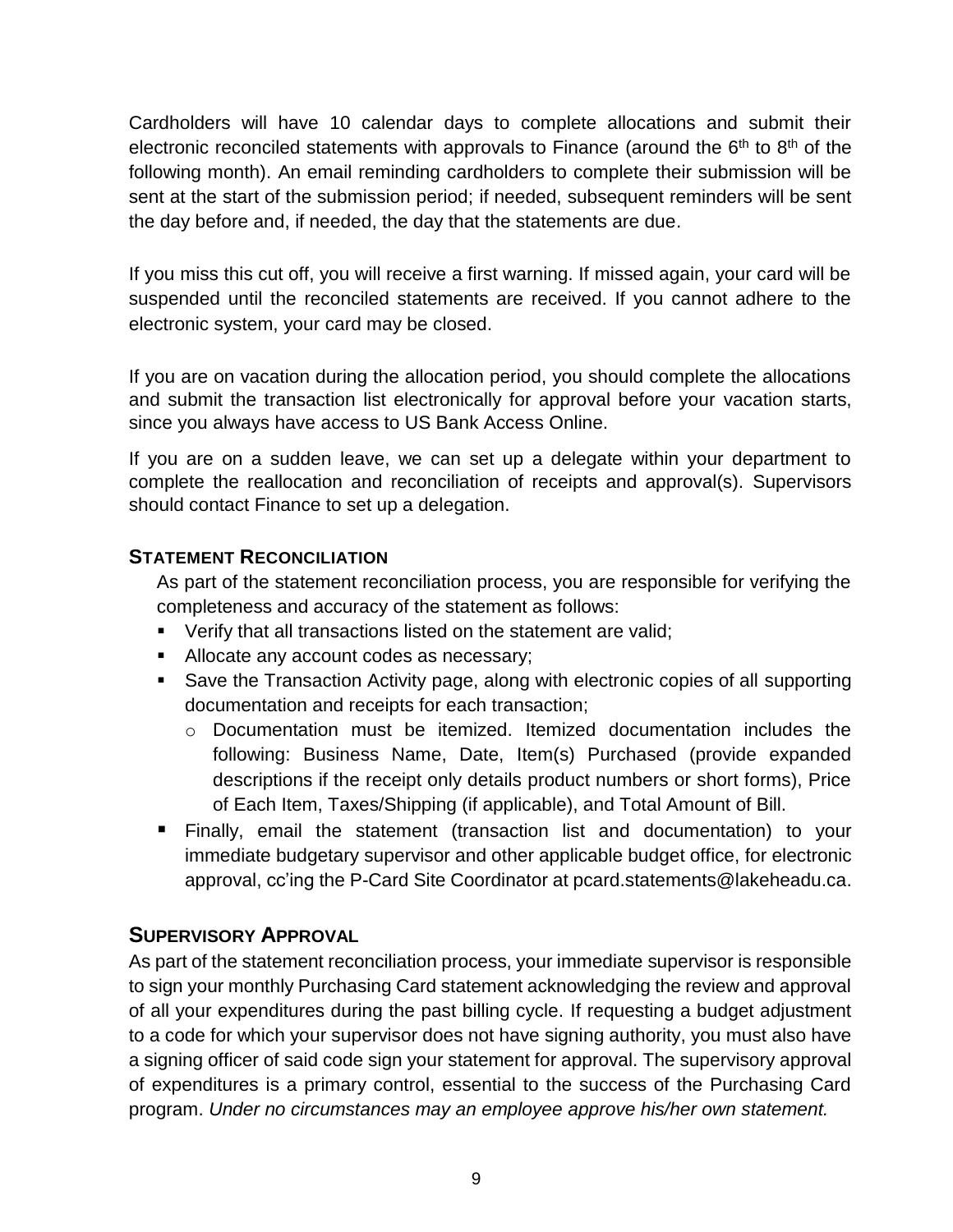# <span id="page-9-0"></span>**7. DISPUTE PROCESS**

In the event that an item on the activity statement does not agree with your records and/or receipts, contact the supplier immediately to resolve the difference. If a credit is required, and the supplier agrees to credit your account, make note that the credit is still pending resolution.

If the supplier does NOT agree that an error has been made:

- notify US Bank Visa Customer Service immediately at 1-800-588-8065,
- confirm the notification by fax, and
- **advise the Visa Site Coordinator.**

The amount of the next invoice will be reduced by the amount of the disputed item until the question is resolved. Disputed charges must be identified in writing to the bank within 60 days of the statement date. Disputes will then be resolved by the bank within 90 days.

### <span id="page-9-1"></span>**8. CARDHOLDER TRANSFERS, TERMINATIONS, AND CANCELLATIONS**

### <span id="page-9-2"></span>**TRANSFERS**

If you are transferred to another department, please contact the Visa Site Coordinator.

#### **TERMINATIONS AND CANCELLATIONS**

<span id="page-9-3"></span>If you terminate, retire, or wish to cancel your card, send your card to your immediate supervisor. Your supervisor is responsible to collect your card, cut it in half, and send it to the Purchasing Card Administrator.

#### **LEAVE OF ABSENCE**

<span id="page-9-4"></span>If you are taking a leave of absence, send your card to your immediate supervisor. Your Purchasing Card Administrator will decide whether to cancel or deactivate your card.

# **9. LOST OR STOLEN CARDS**

<span id="page-9-5"></span>If your card is lost or has been stolen, or if you suspect it is lost or stolen:

- notify US Bank Visa Emergency Card Replacement immediately at
- 1-800-588-8067, and
- **advise the Visa Site Coordinator.**

Upon receipt of your call, further use of your card will be blocked. Prompt action in these circumstances can reduce the University's liability for fraudulent charges. A replacement card will be issued directly to you as soon as possible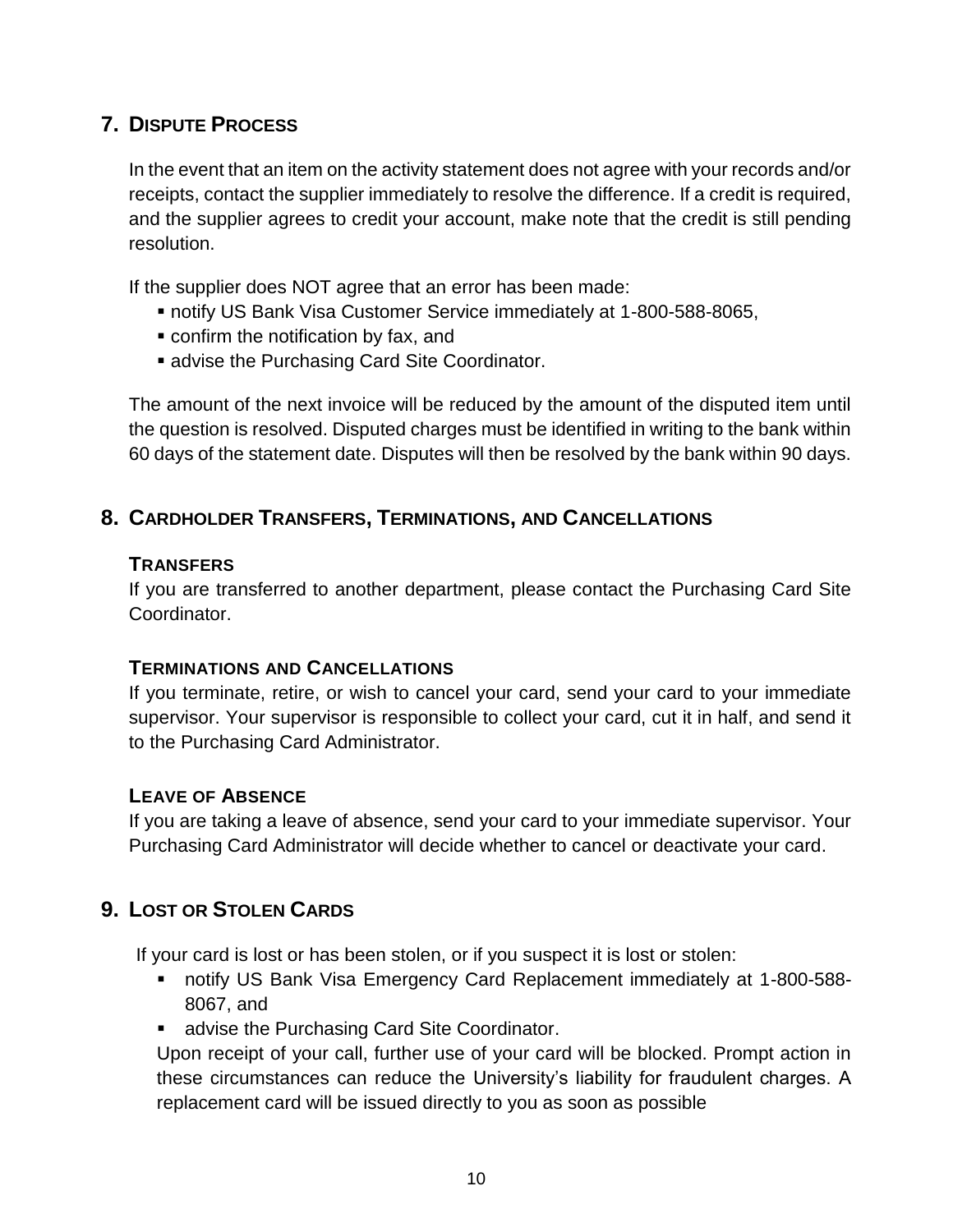### <span id="page-10-0"></span>**LIABILITY**

The University is liable for all debt up to a maximum of \$50.00 resulting from the loss or theft of your card before the time you contact the bank. The University is NOT liable for any debt resulting from the loss or theft of your card after the time you contact the bank.

# <span id="page-10-1"></span>**10. KEY CONTACTS**

#### <span id="page-10-2"></span>**US BANK VISA COMMERCIAL CARD CENTRE:**

Lost/Stolen Reporting

#### **1-800-588-8067**

Emergency service is provided 24 hours a day, 365 days a year as follows:

- to report lost or stolen cards
- to arrange for an emergency card replacement

#### Customer Service

#### **1-800-588-8065**

Normal hours of service are 8:00am to 8:00pm EST for the following:

- **EXECT** resolving problems on any purchasing (including dispute process)
- answering questions about account balances
- activating new cards

### <span id="page-10-3"></span>**LAKEHEAD UNIVERSITY:**

Purchasing Card Administrator Associate Vice-President, Financial Services **807-343-8010 ext. 8526**

Purchasing Card Site Coordinator Administrative Assistant & Visa Site Coordinator, Financial Services **807-343-8243**

# <span id="page-10-4"></span>**11. PURCHASING CARD ACKNOWLEDGEMENT FORM**

Attached, page 12

# <span id="page-10-5"></span>**12. INSTRUCTIONS TO REGISTER WITH US BANK FOR ONLINE ACCESS**

Attached, page 13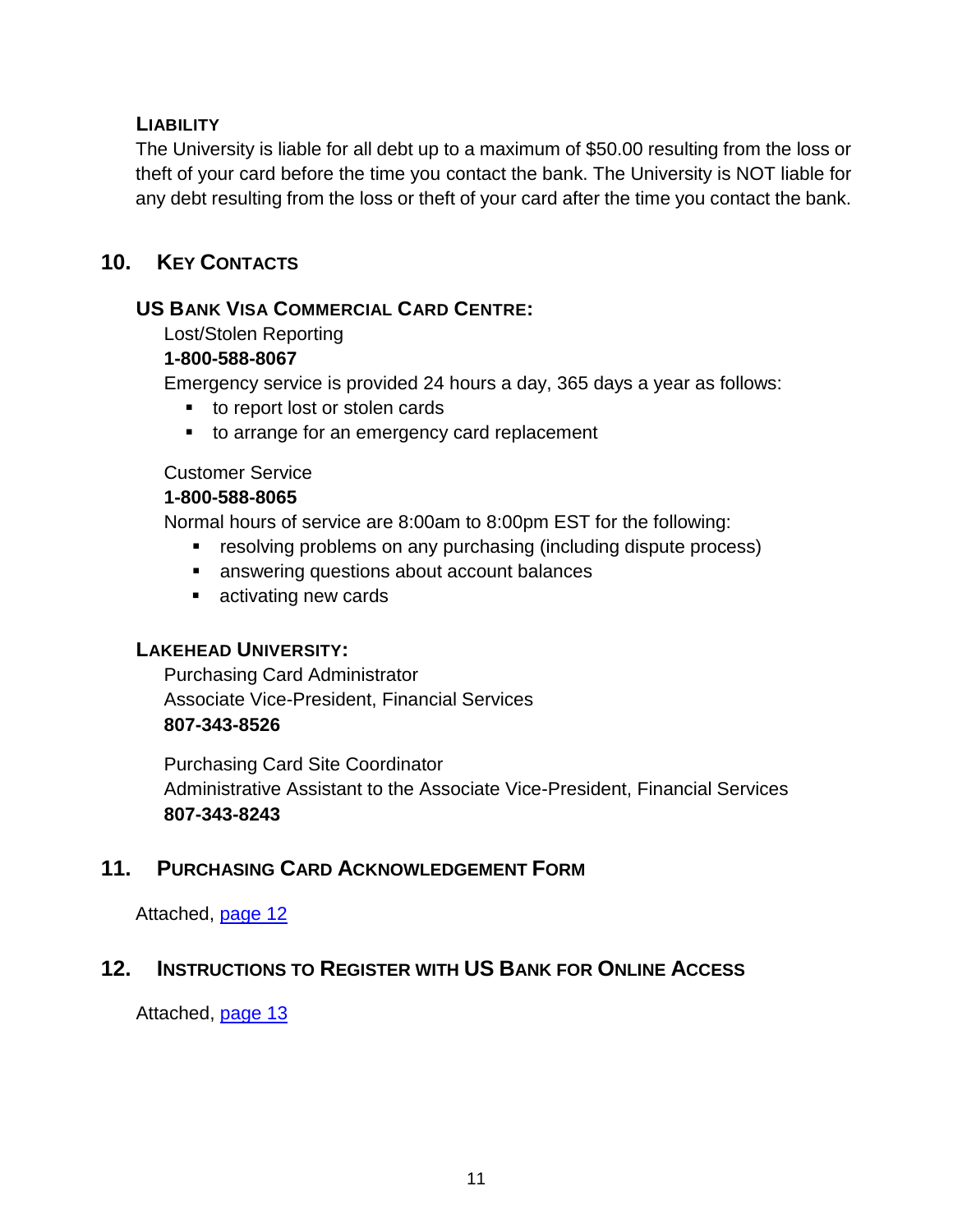

# <span id="page-11-1"></span><span id="page-11-0"></span>**VISA PURCHASING CARD ACKNOWLEDGEMENT FORM:**

# PARTICIPATING EMPLOYEE ACKNOWLEDGMENT OF RESPONSIBILITIES

<span id="page-11-2"></span>Lakehead University is pleased to present you with a Purchasing Card (P-Card). It demonstrates Lakehead University's trust in you to make certain purchases on its behalf, and with this trust comes the responsibility to use the card in a responsible fashion.

I, the undersigned, hereby acknowledge receipt of a Lakehead University Purchasing Card issued by US Bank Canada. I acknowledge that this P-Card has been issued to me to make purchases for Lakehead University business only in accordance with the guidelines set out in the most recent Procurement Policy and Purchasing Card Procedures Guide governing P-Card use. I understand that all charges will be paid directly by Lakehead University.

I acknowledge receipt of the Purchasing Card Procedures Guide, and I agree to accept responsibility for the protection and proper use of the P-Card in accordance with its terms and conditions. I understand that improper or fraudulent use of the P-Card may result in established disciplinary action. **Cards are assigned to the cardholder and are not to be loaned to others.**

Furthermore, I understand that this P-Card remains the property of US Bank Canada, assigned to me on behalf of Lakehead University. I understand that I will return the card to the Office of Financial Services at the end of my employment with Lakehead University, whether for retirement, voluntary separation, resignation or dismissal, or at the request of the Purchasing Card Administrator.

Employee Name (print)

Employee Name (sign) Date

Card Program Site Coordinator Signature Ms. Dianne Cataldo, Administrative Assistant and Visa Site Coordinator, Financial Services

**Employee Initials**

| Per Purchase Limit is \$5,000 (CAD before tax) |
|------------------------------------------------|
|------------------------------------------------|

Total Monthly Credit Limit of Card is **\$5,000** (CAD before tax)